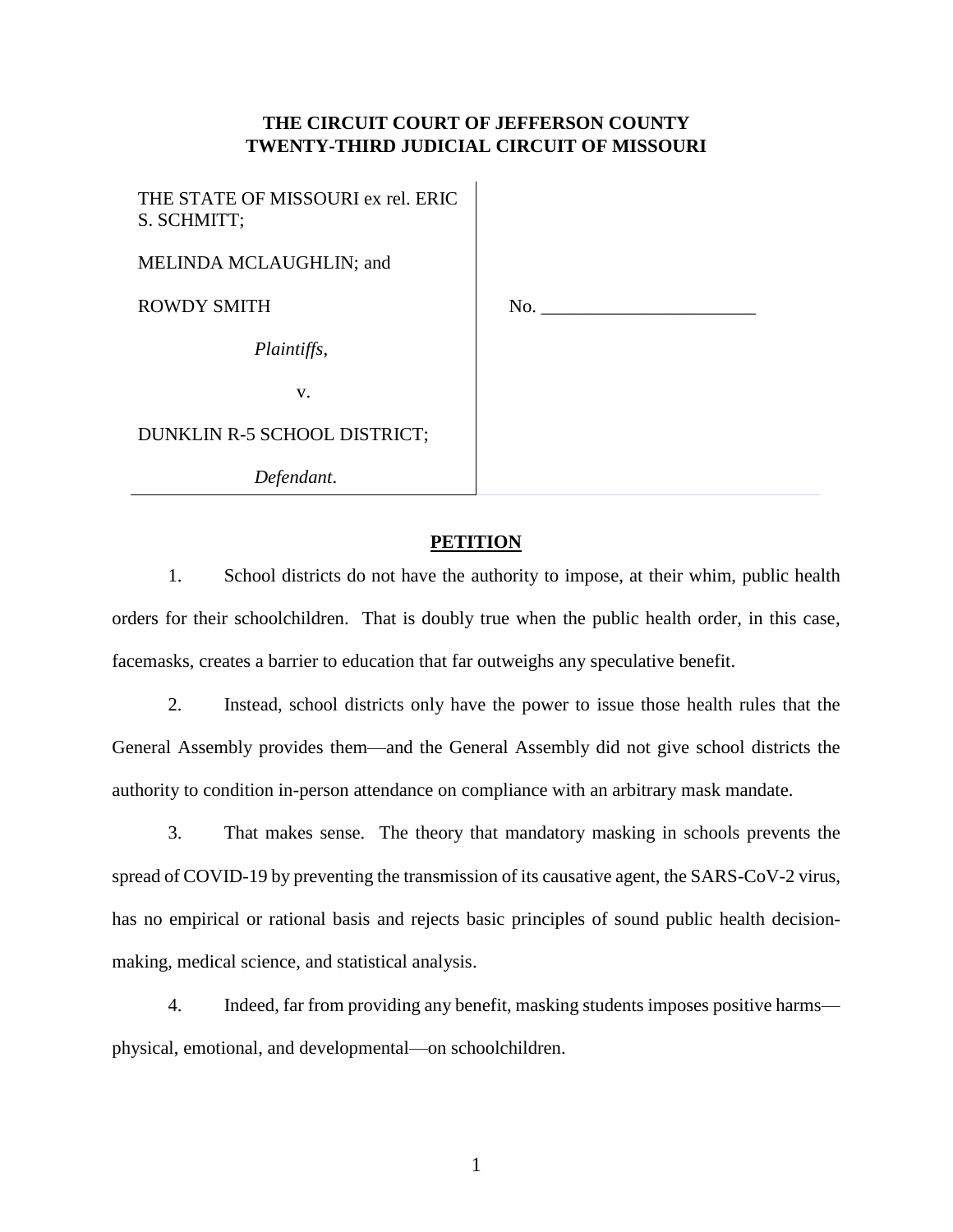5. Since school districts lack the power to impose mask mandates, like the one at issue here, decisions about masking of children to prevent the spread of COVID-19 are reserved to parents, not to school districts. That follows from the fundamental truth that "[t]he child is not the mere creature of the state; those who nurture him and direct his destiny have the right, coupled with the high duty, to recognize and prepare him for additional obligations." *Pierce v. Soc'y of the Sisters of the Holy Name of Jesus & Mary*, 268 U.S. 510, 535 (1925).

6. Missouri Attorney General Eric S. Schmitt seeks to protect the welfare of Missouri's children and the liberty and constitutional rights of the people of Missouri.

7. Attorney General Schmitt brings this action to prevent unlawful, unconstitutional, arbitrary, capricious, and unreasonable conduct by the Defendant.

8. Plaintiffs are parents with children who attend schools in Defendant District. They bring this action to protect their children against the District's unlawful mask mandate and to vindicate their rights as taxpayers.

#### **JURISDICTION AND VENUE**

9. This Court has jurisdiction under Mo. Const. art V, § 14(a), § 527.010, RSMo, *et seq.*, § 536.150, RSMo, § 536.050, RSMo., and other applicable law.

10. Venue is proper in this Court under §§ 508.010.2(2) and 508.050, RSMo.

### **PARTIES**

11. Plaintiff State of Missouri is a sovereign State of the United States of America.

12. Eric S. Schmitt is the 43rd Attorney General of the State of Missouri. Attorney General Schmitt is authorized to "institute, in the name and on the behalf of the state, all civil suits and other proceedings at law or in equity requisite or necessary to protect the rights and interests of the state, and enforce any and all rights, interests or claims against any and all persons, firms or corporations in whatever court or jurisdiction such action may be necessary; and he may also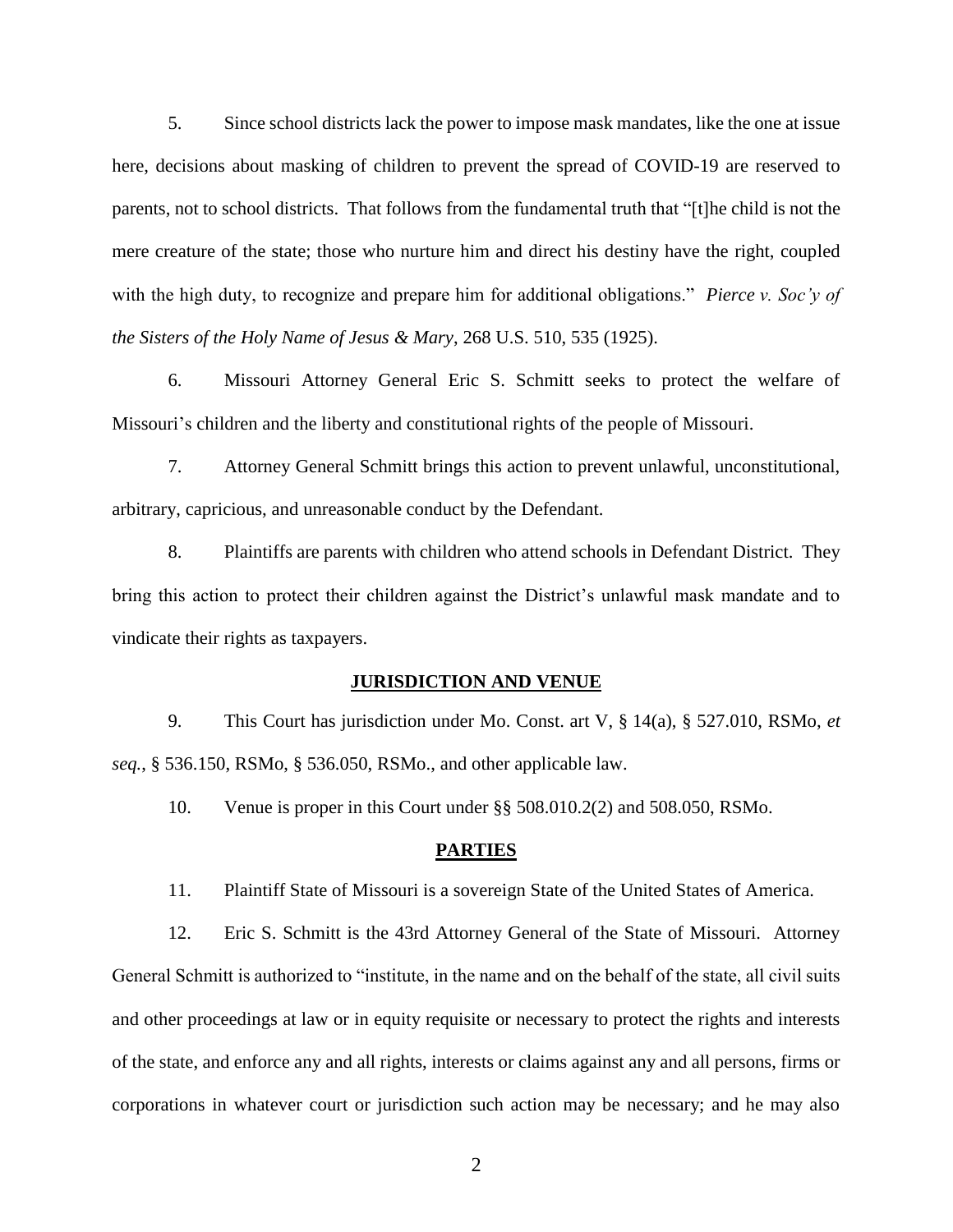appear and interplead, answer or defend, in any proceeding or tribunal in which the state's interests are involved." § 27.060, RSMo.

13. Attorney General Schmitt sues to vindicate Missouri's sovereign interest in controlling the exercise of sovereign power over individuals and entities within its borders; Missouri's sovereign interest in ensuring the enforcement of Missouri law within Missouri's borders; and Missouri's quasi-sovereign and *parens patriae* interest in the freedom, health, and physical, psychological, educational, and economic well-being of a significant segment of its populace. This interest includes, but is not limited to, preventing the spread of the COVID-19 virus within the state as well as protecting the health and welfare of the State's residents from arbitrary, capricious, unreasonable, unlawful, and ultimately harmful public health policies.

14. Attorney General Schmitt sues to vindicate Missouri's sovereign interest in ensuring that its political subdivisions do not exercise authority vested in them under state law in a fashion that violates the Missouri Constitution or Missouri law.

15. Attorney General Schmitt sues to vindicate Missouri's interest in ensuring that the children of the State receive an appropriate education.

16. Plaintiffs Melinda McLaughlin and Rowdy Smith are parents whose children attend school in the District. Plaintiff's children are thus subject to the Mask Mandate and Plaintiffs sues to vindicate their interest, as parents, to prevent their child/children from being subject to the unlawful and arbitrary mandate.

17. Together, Melinda McLaughlin and Rowdy Smith are the "Private Plaintiffs" and along with the State of Missouri are the "Plaintiffs".

18. Private Plaintiffs also sue as a taxpayers:

a. Private Plaintiffs are taxpayers of the district.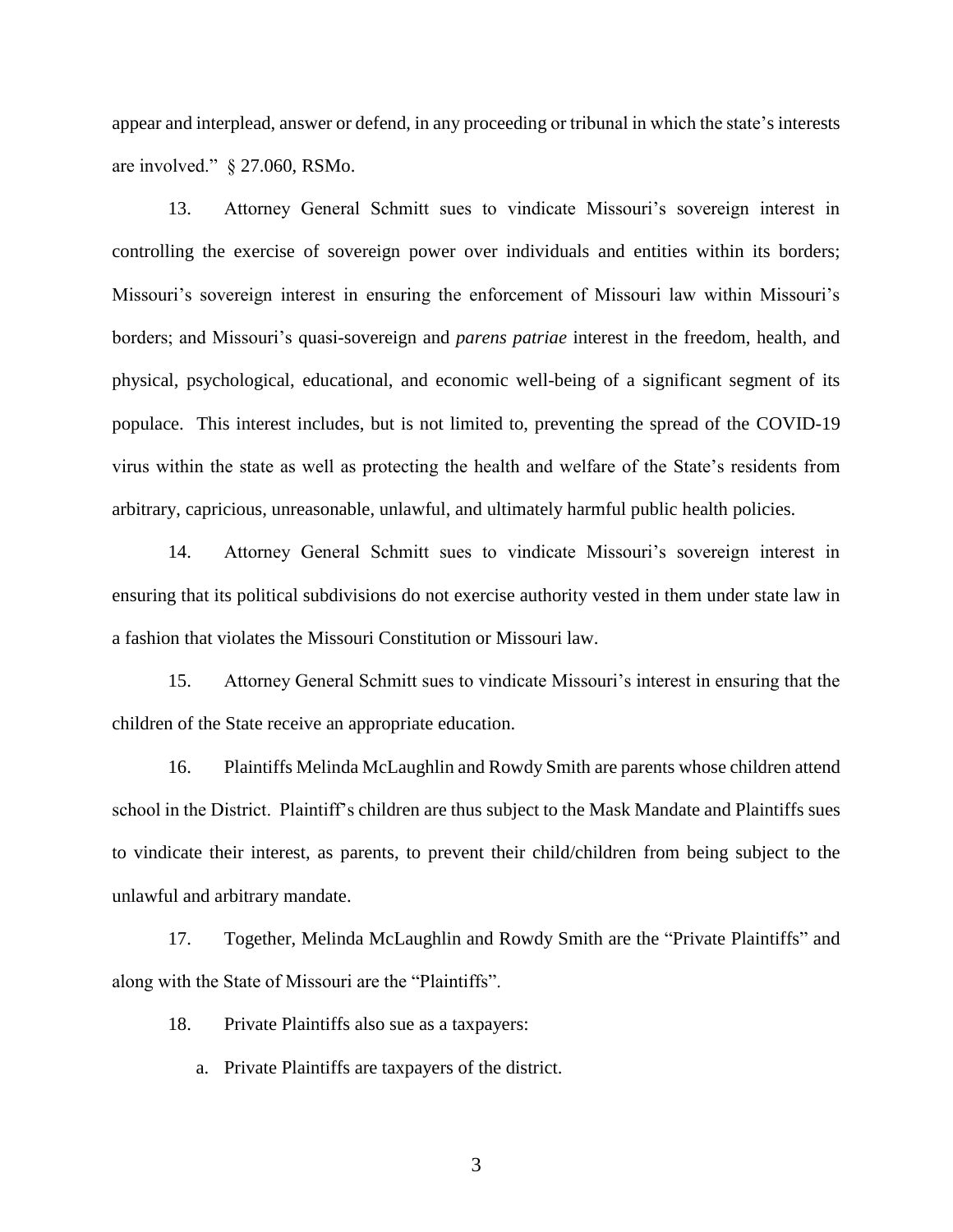b. On information and belief, the District is expending public funds to implement and to enforce the illegal Mask Mandate. This includes, but is not limited to, expending funds to disseminate information about the Mask Mandate, to enforce the Mask Mandate (including by setting up virtual learning to enforce related quarantine rules), and to drum-up public support for the Mask Mandate.

19. Defendant Dunklin R-5 School District is responsible for providing a free, public education to the children within its district. It is a public school district and is a political subdivision of the State of Missouri.

### **FACTUAL ALLEGATIONS**

20. Plaintiffs incorporate the allegations in all preceding paragraphs by reference.

### **I. The District's mask mandate**

21. At the start of the school year, in August 2021, the District had in place a mandatory masking requirement for all of its schools in response to the COVID-19 pandemic.

22. On information and belief, the District Board has delegated, to some extent, the decision to impose masking requirements on administrators and has not consistently approved their decisions.

23. At that time, a statewide emergency declaration under Chapter 44 was in effect relating to COVID-19.

24. On information and belief, the District Board has failed to consistently reauthorize its earlier masking requirement. For example, on or about November 10, 2021, the District announced that masks would "no longer be required" in the district because the District's plan keyed masking off positivity rates. *See* Ex. A.

25. Indeed, the Board has affirmatively terminated mandatory masking. On December 21, 2021, the District's Board terminated all earlier mask mandates and instead declared that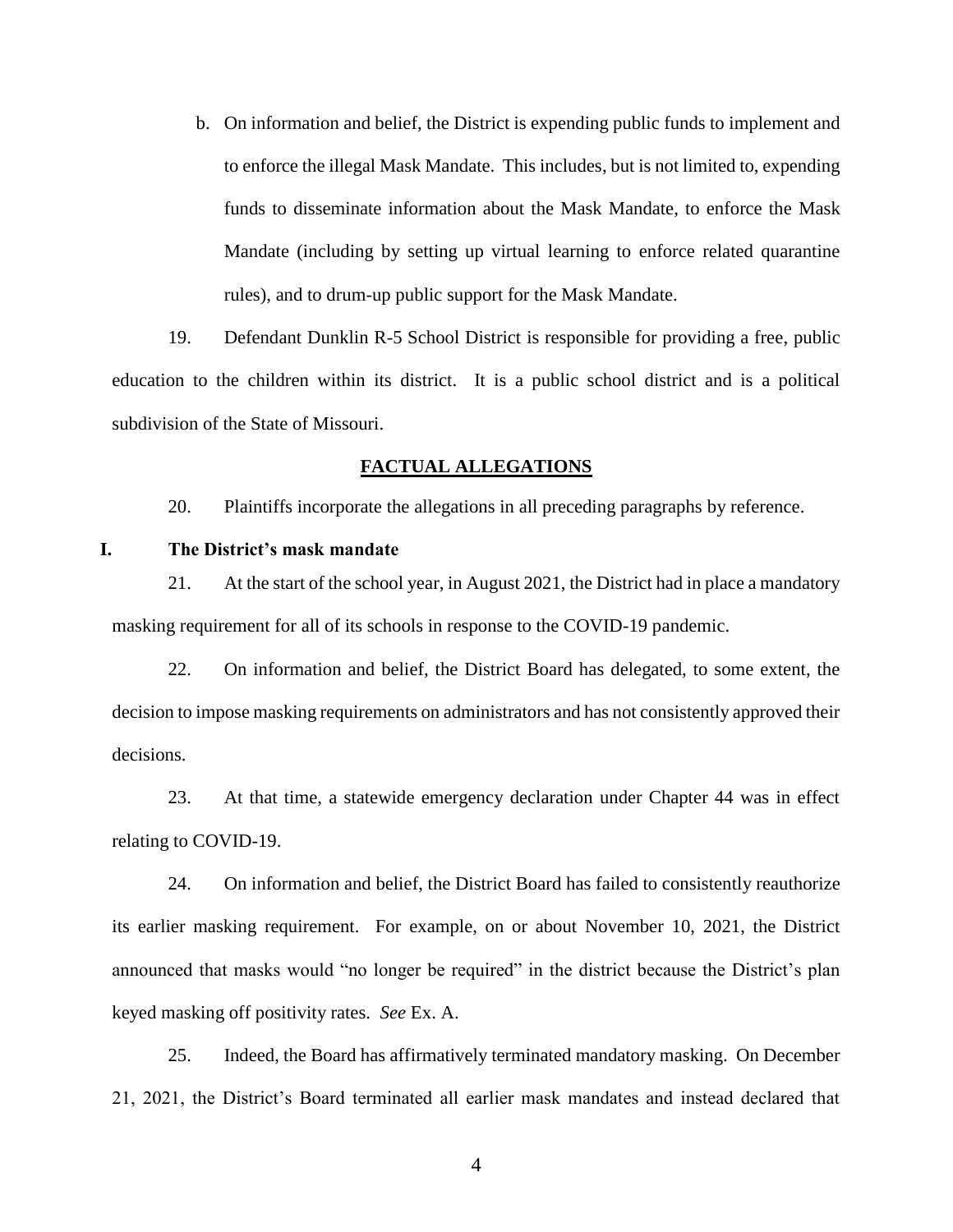masking would be optional on January 4, 2022. *See* Ex. B, at 5–6. On information and belief, the Board did not engage in any further action between December 21, 2021, and January 4, 2022.

26. On January 18, 2022, the District's Board issued a mandatory masking requiring masks on January 24, 2022 (the "Mask Mandate"). *See* Ex. C, at 5.

27. The current Mask Mandate requires students to wear masks while indoors. *See* Ex. C, at 10. On information and belief, there are no or are very limited exceptions to that requirement. The Mask Mandate does not exempt vaccinated or previously infected students.

28. While the Mask Mandate does not define what constitutes a "mask," on information and belief, cloth masks suffice and are the dominant method of compliance.

29. The Mask Mandate does not have an end date.

30. On information and belief, the District relies on state statutes as authorizing the Mask Mandate.

31. On information and belief, the District also established a set of quarantine and isolation rules.

### **II. Public Health Decision-Making**

32. Public health decision-making requires considering a number of factors, some of which are quantitative (*e.g.*, disease severity, characteristics of the virus), some of which are qualitative (*e.g.*, a community's trust in public health officials and anticipated reactions), and some that blend these factors.

33. Public health decision-making recognizes that many public health decisions are made in the absence of complete information, and understands that decisions must be continuously updated in light of new information.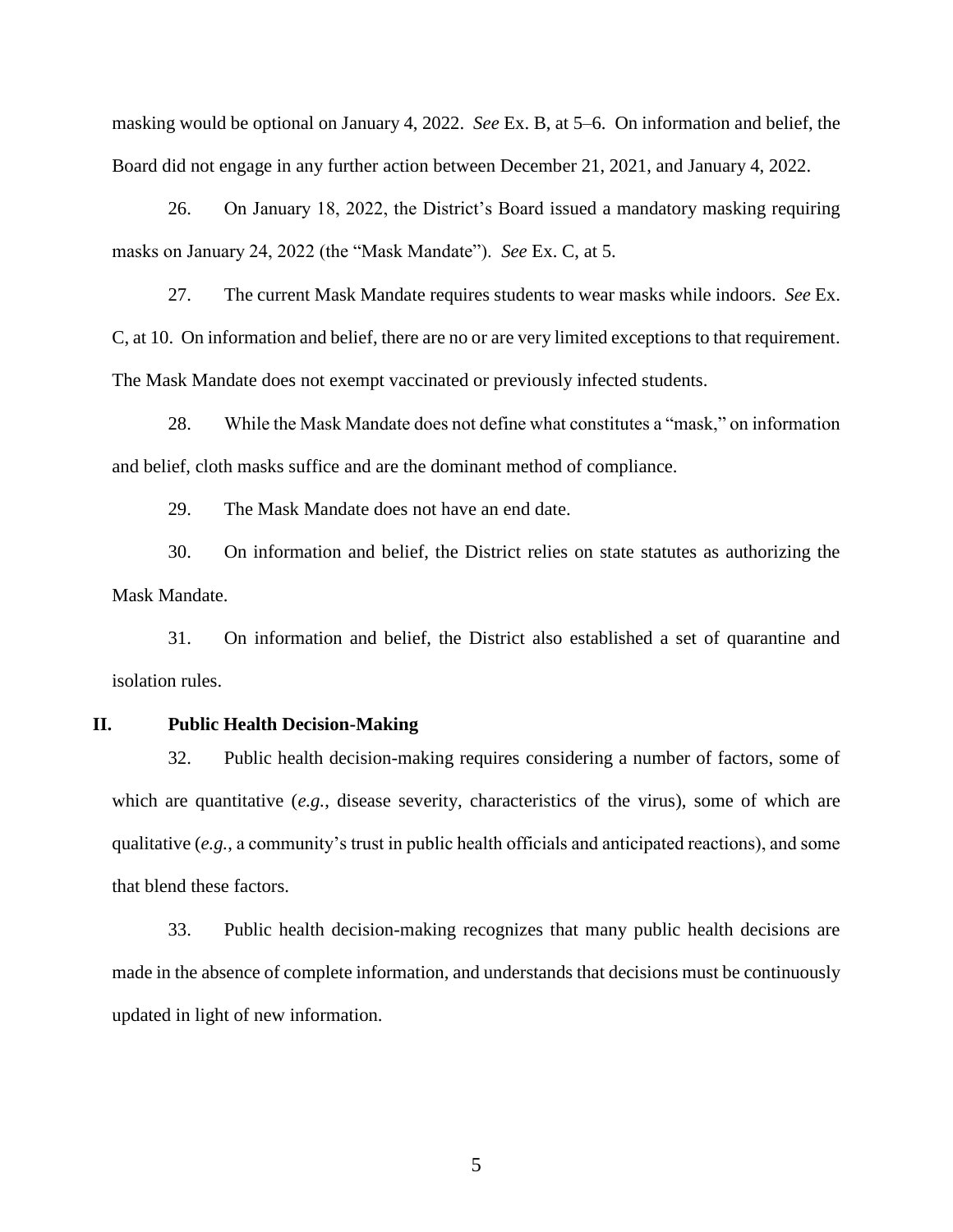34. Public health decision-making understands that public health decisions considers not just the effect of a decision on the transmission of a disease but also the social and economic effects a decision may have on the public at large.

35. In short, rational public health decision-making is a holistic process that requires consideration of innumerable factors, many of which defy ready quantification.

### **III. SARS-CoV-2 and COVID-19 characteristics**

36. SARS-CoV-2 is a virus that causes COVID-19, which is an influenza-like illness. Like the flu, COVID-19 is a respiratory illness spread primarily through droplets and small, aerosolized particles.

37. COVID-19, as a global pandemic, has affected the entire State of Missouri.

38. The extent of transmission of COVID-19 ebbs and flows based on a number of factors, including seasonality and the presence of new variants of SARS-CoV-2. On information and belief, omicron is the dominant SARS-CoV-2 variant in Missouri.

39. Doctors report that the omicron variant of SARS-CoV-2 appears to be mild and much less virulent than prior variants and the original virus. For example, Dr. Anthony Fauci (director of the National Institute of Allergy and Infectious Diseases) recently commented that "all indications point to a lesser severity of omicron versus delta." Kevin Breuninger, *Fauci Says All Indications Suggest that Omicron is Less Severe Than Delta, But Warns Against Complacency*, CNBC (Dec. 29, 2021), https://cnb.cx/3ru9F4J.

40. Regardless of variant, COVID-19 is not a serious health risk for the vast majority of the population—and especially for children and young adults. Rather, the risk of serious negative health outcomes from COVID-19 goes up with age. Thus, children—especially healthy children—do not face a significant risk of serious illness or death if they catch COVID-19.

41. It is likely that the vast majority of people in Missouri have some form of immunity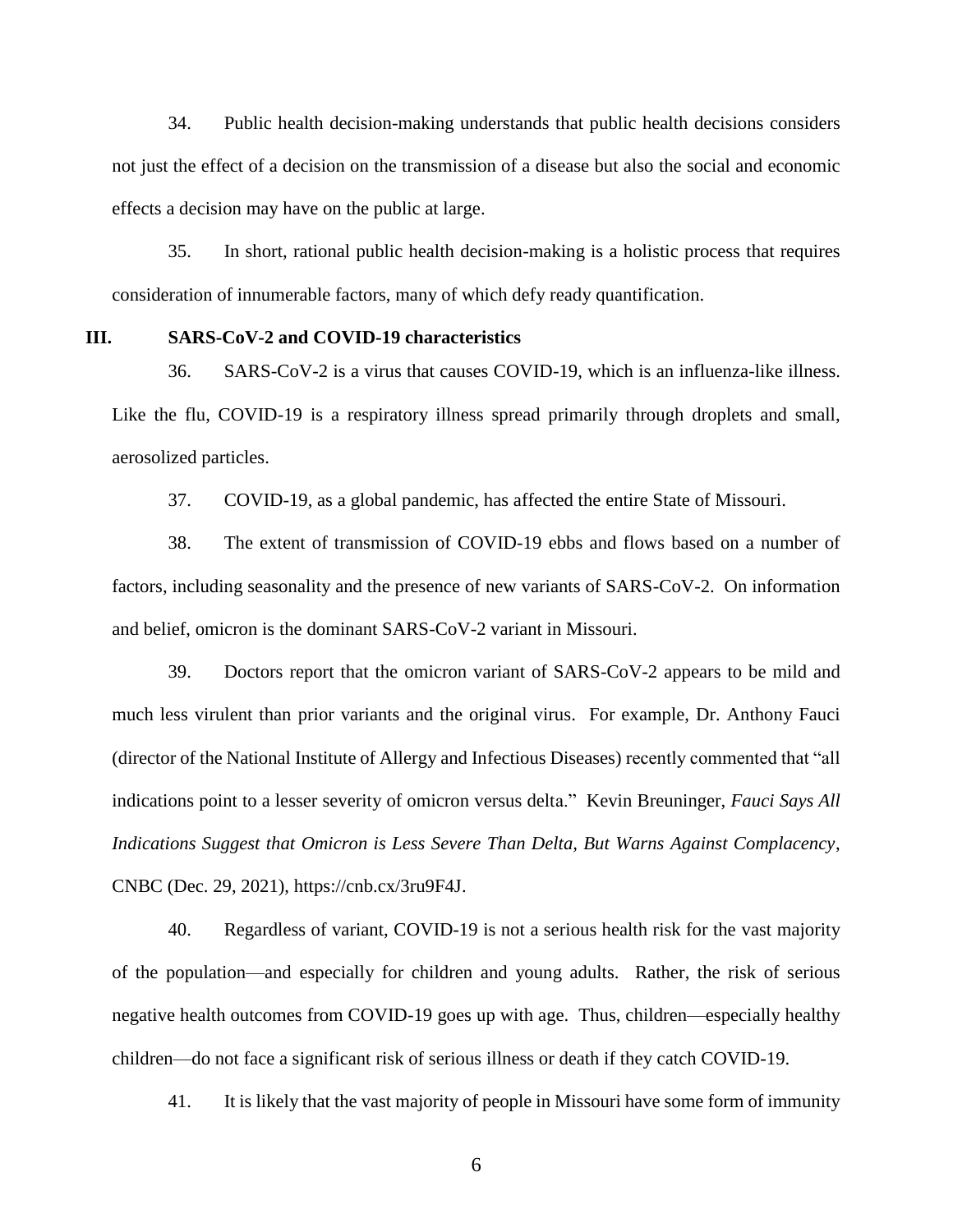to COVID-19 either due to vaccination or prior infection. Current evidence indicates that natural immunity (*i.e.*, immunity from prior infection), is durable and protects against reinfection and severe health outcomes. Current evidence suggests that vaccine-mediated immunity, while inferior to natural immunity, provides protection against severe, negative health outcomes for at least a season.

42. Furthermore, there is no evidence that children drive the spread of COVID-19. Bearing that out is evidence that schools are not sources of COVID-19 transmission/outbreaks in a community, but rather transmission of COVID-19 in school reflects patterns of community transmission.

### **IV. Masks fail to provide adequate protection and offer a false sense of security.**

43. Doctors appear to agree that it is time to "retire the cloth mask." Former commissioner of the FDA, Dr. Scott Gottlieb, has said, "Cloth masks aren't going to provide a lot of protection, that's the bottom line. This is an airborne illness. We now understand that, and a cloth mask is not going to protect you from a virus that spreads through airborne transmission." Full Transcript: Dr. Scott Gottlieb on 'Face the Nation,' January 2, 2022, CBS NEWS (Jan. 2, 2022), https://cbsn.ws/3558jWB. Indeed even masking advocates admit that "[c]loth masks are little more than facial decorations. There's no place for them in light of Omicron." Kristen Rogers, *Why You Should Upgrade Your Mask as the Omicron Variant Spreads*, CNN HEALTH (Dec. 24, 2021), https://cnn.it/3GL4h3s.

44. That is consistent with the data. Cloth and surgical masks are not effective at preventing the spread of COVID-19. Many studies show no distinguishable difference between places with mask mandates and those without them. And studies claiming that masks are effective at preventing the spread of COVID-19 are generally of poor quality and are unreliable. Indeed, mask wearing may even be counterproductive in preventing the spread of disease.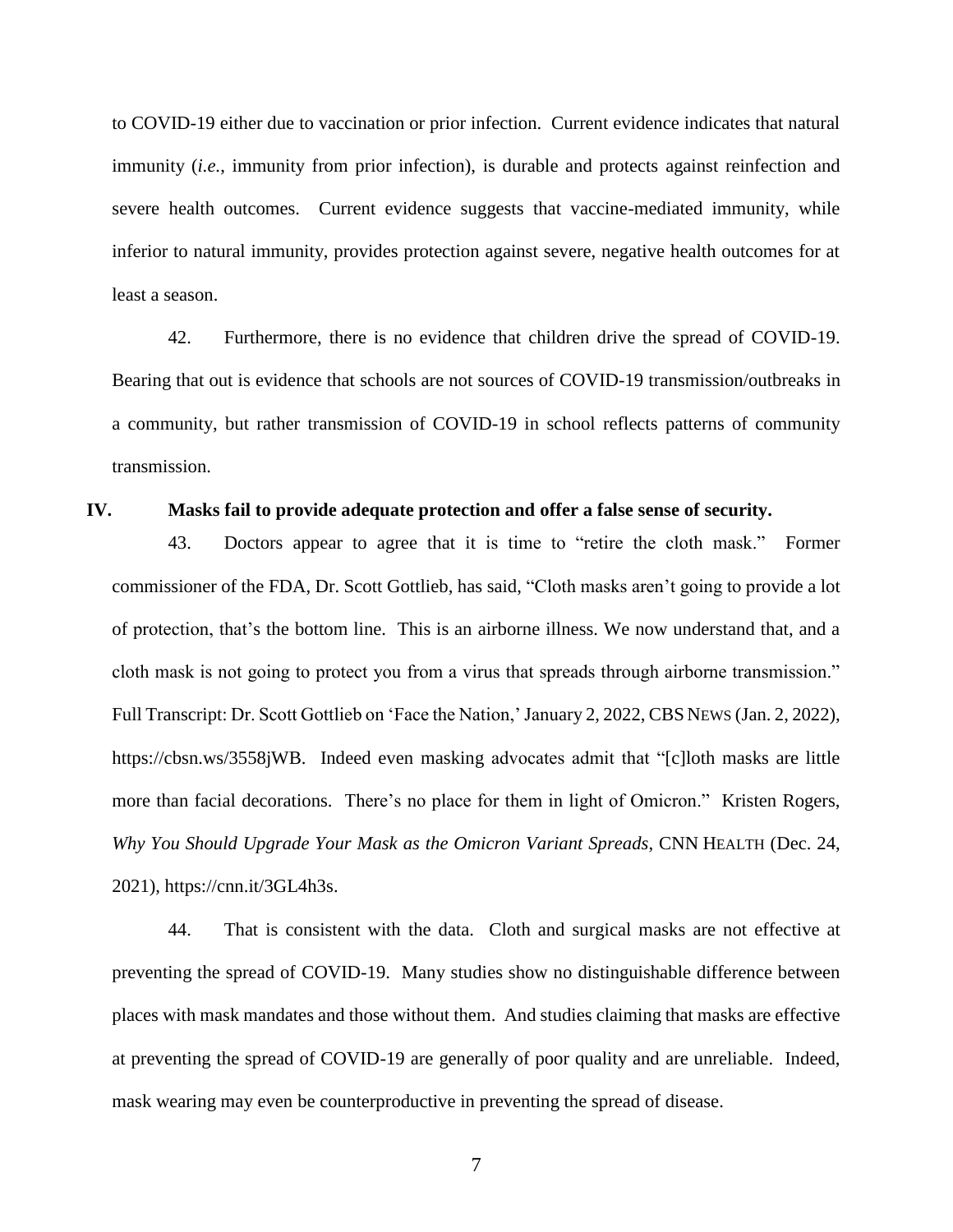45. Furthermore, there are documented harms associated with long-term wearing of masks. Studies, for example, have found that children who wear masks in schools suffer physical discomfort (*e.g.*, headaches), mental and emotional pain (*e.g.*, less happiness or irritability), and are less capable at school. Masks could also impair the educational and emotional development of children.

46. In short, mask mandates—especially for school children—represent a reversal of a long-held consensus on the merits of community masking, and rests on assumptions and premises that reject the fundamental tenets of modern medicine, statistical analysis, and public health decision-making. They do so while failing a cost-benefit analysis and imposing real, tangible harm.

### **COUNT ONE – DECLARATION THAT THE MASK MANDATE IS VOID**

47. Plaintiffs incorporate by reference the allegations in all preceding paragraphs.

48. The District is a political subdivision within the meaning of § 67.265.1, RSMo.

49. The Mask Mandate, or a substantively similar requirement, has been in place since August 2021 at the very least.

50. At the time the Mask Mandate was issued, there was a statewide emergency declaration in place with respect to COVID-19.

51. The Mask Mandate and prior mandatory masking requirements restrict access to "schools, or other places of public or private gathering or assembly," § 67.265.1(1), RSMo, because they limit access to schools to only masked individuals or to individuals who fall under an exception to the mask requirement.

52. On information and belief, students who refuse to comply with the Mask Mandate will be excluded from school property, face discipline, and may be sent home.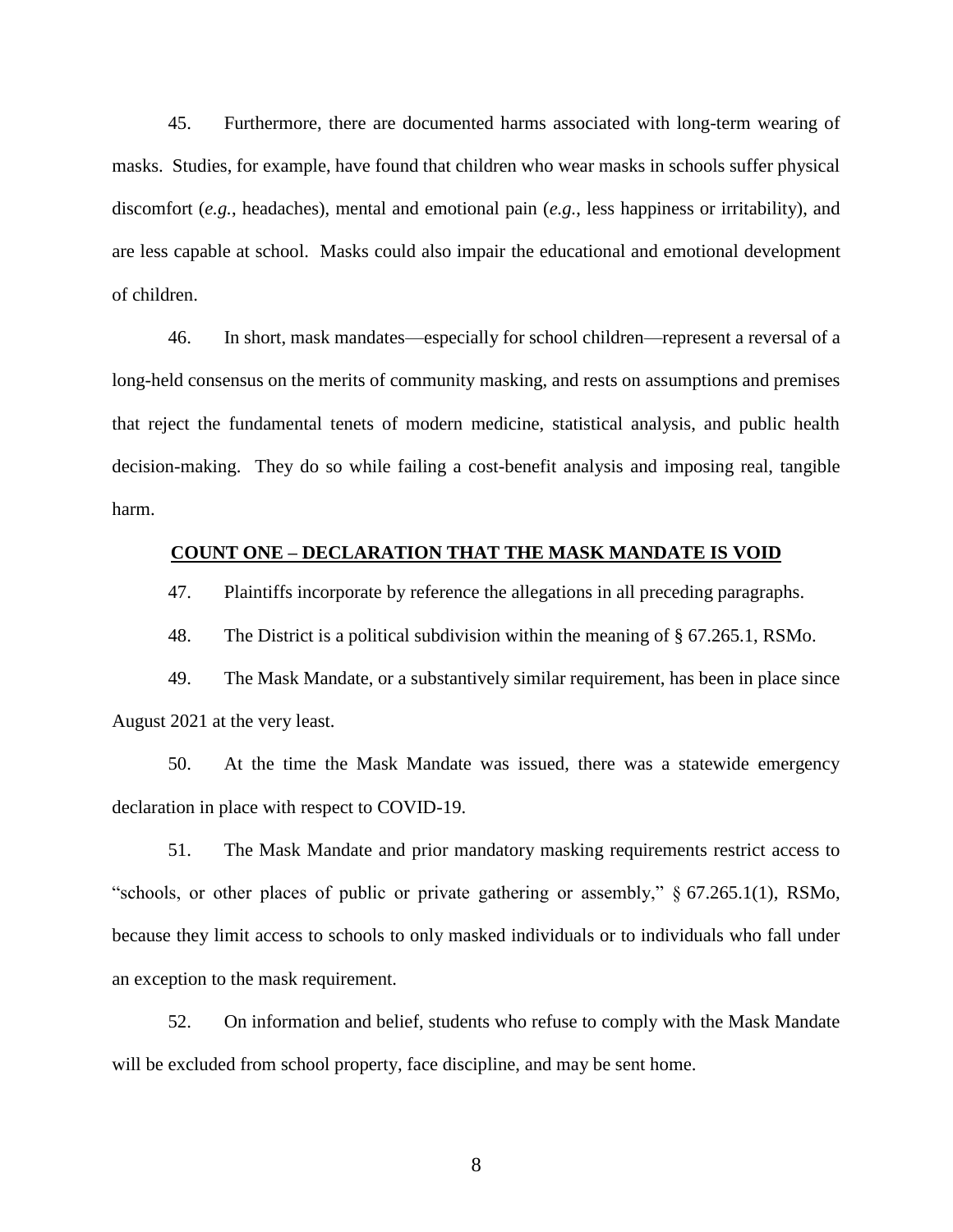53. On information and belief, students who refuse to comply with the Mask Mandate will not be allowed in school and may be required to use virtual instruction.

54. The prior mandatory masking rules expired when the School Board failed to authorize it within a thirty-day period of a prior authorization. Mandatory masking orders thus became prohibited orders.

55. The District's Board terminated prior orders mandating mask wearing in the District on December 21, 2021. Mandatory masking orders thus became prohibited orders.

56. The Mask Mandate is a prohibited order because it is a mandatory masking requirement like the prior expired and terminated orders.

57. For those reasons, and others, the Mask Mandate is a prohibited order. *See*   $§ 67.265.1(1), .5, RSMo.$ 

58. On information and belief, the District failed to comply with § 67.265.4, and so the Mask Mandate is void.

### **COUNT TWO – MASK MANDATE IS UNLAWFUL**

59. Plaintiffs incorporate by reference the allegations in all preceding paragraphs.

60. Plaintiffs challenge the validity of the Mask Mandate, and seek a declaration that it is unlawful and *ultra vires*.

61. By law, "[i]t shall be the general duty and responsibility of the department of health and senior services to safeguard the health of the people in the state and all its subdivisions." § 192.020.1, RSMo.

62. DHSS has not delegated, and indeed could not delegate, that authority to school districts.

63. The local health authority cannot issue an order requiring schoolchildren to wear masks.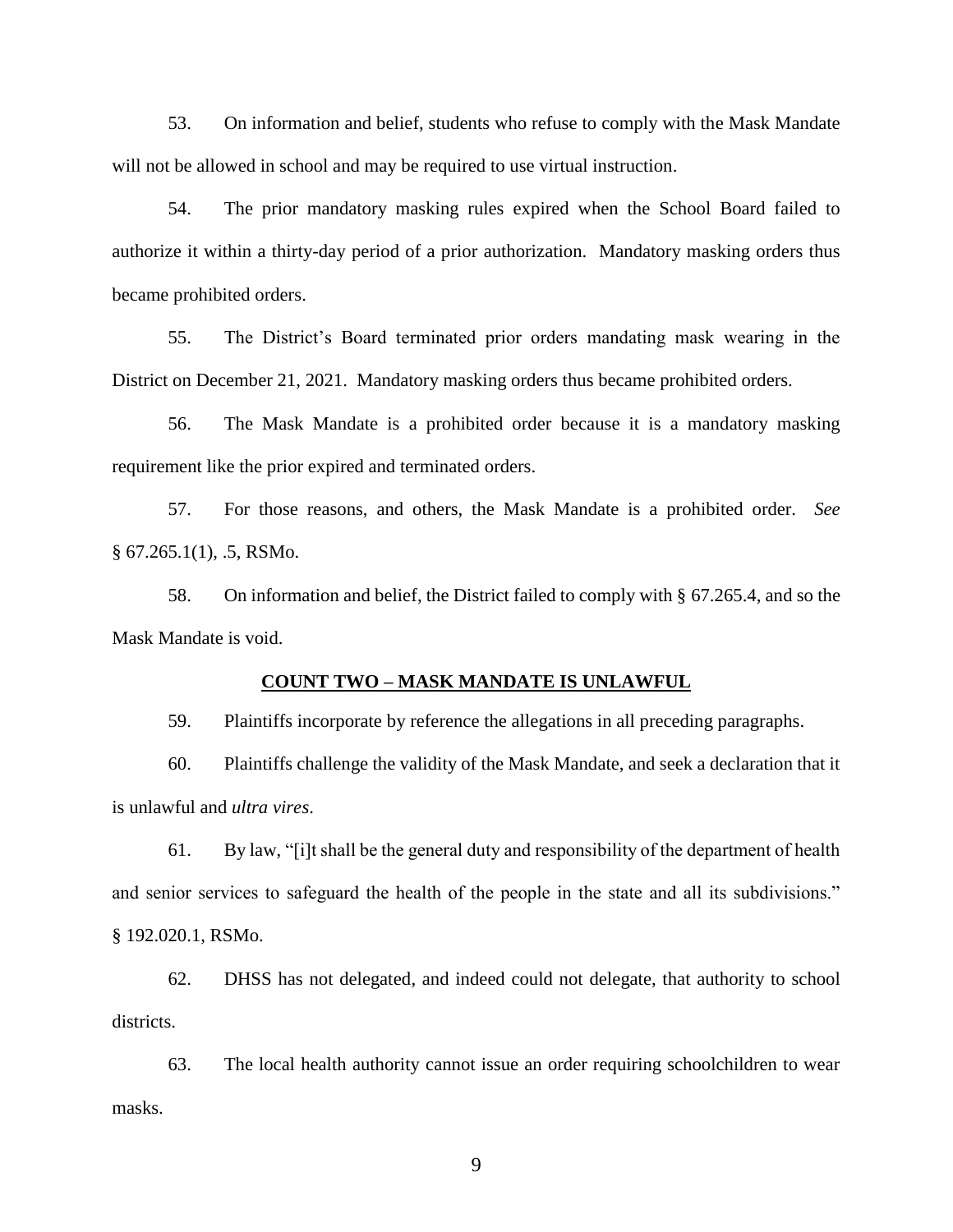64. Neither the Missouri Constitution nor the General Assembly has granted the School District a general police power to enact law for the public welfare.

65. In fact, Missouri statutes require DHSS to set health policy in schools. This indicates that only DHSS may provide appropriate measures to safeguard the public health. *See*  § 167.181, RSMo (DHSS promulgates mandatory vaccination requirements for schoolchildren); § 167.182, RSMo (DHSS develops informational brochure on HPV).

66. Missouri law thus does not authorize Defendant to impose a Mask Mandate.

67. The District does not have authority to impose a Mask Mandate for public health reasons.

68. For those reasons, the Mask Mandate is an unlawful order and Missouri's schoolchildren should not be subject to it.

## **COUNT THREE – THE MASK MANDATE IS UNREASONABLE, ARBITRARY, AND CAPRICIOUS**

69. Plaintiffs incorporate by reference the allegations in all preceding paragraphs.

70. Plaintiffs challenge the validity of the Mask Mandate, and seek a declaration that that it is unreasonable, arbitrary, and capricious.

71. School Districts are "agencies" within the definition under the Missouri Administrative Procedure Act. *See P.L.S. ex rel. Shelton v. Koster*, 360 S.W.3d 805, 818 (Mo. Ct. App. 2011). School Districts may not exercise their power in an "unreasonable, arbitrary, capricious or unlawful manner." *Magenheim v. Bd. of Educ. of Sch. Dist. of Riverview Gardens*, 347 S.W.2d 409, 417 (Mo. App. 1961).

72. The Mask Mandate requires all schoolchildren attending schools in the District to wear a mask with few exceptions. That decision is arbitrary and capricious.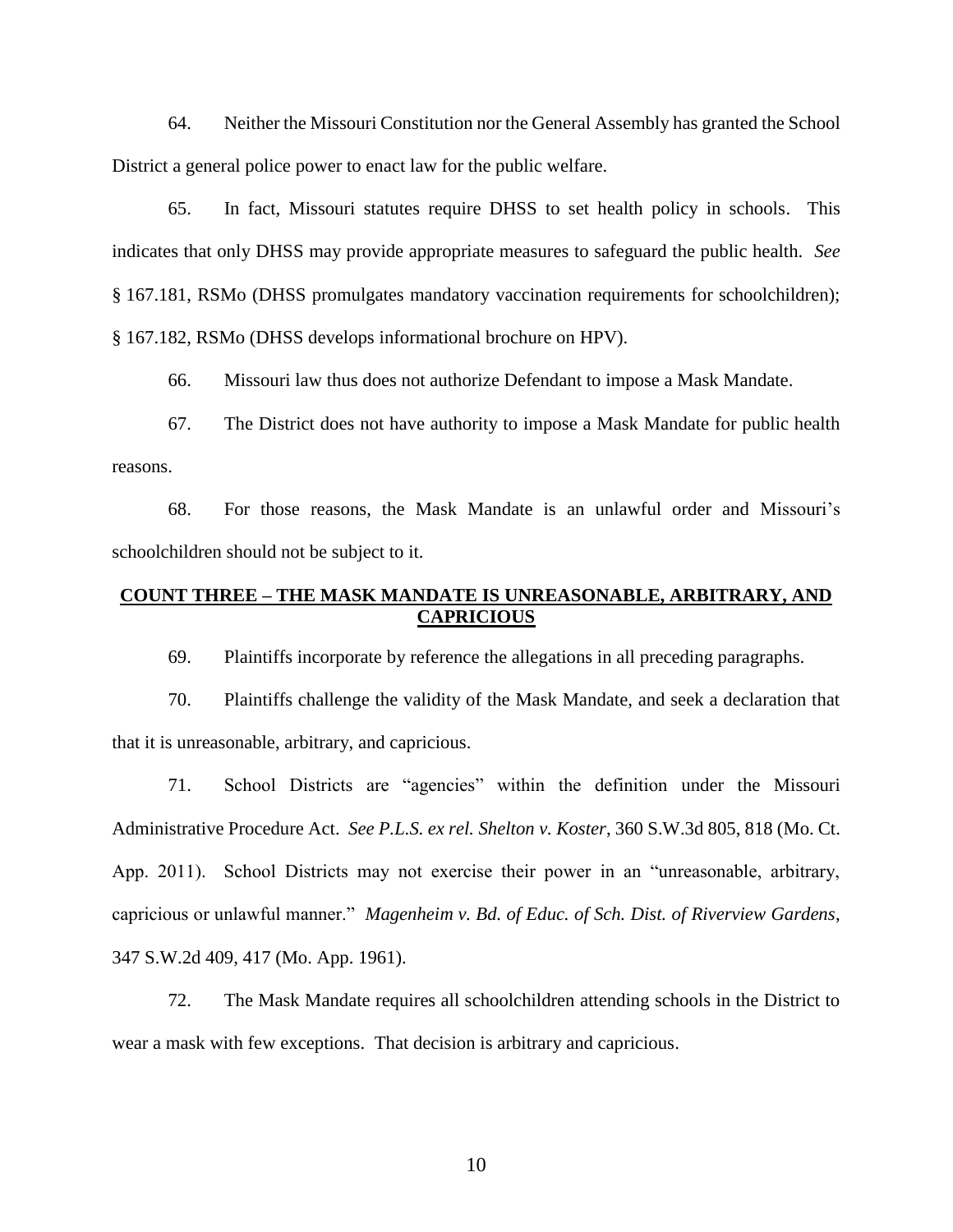73. Government action is arbitrary, capricious, and unreasonable when it is based on *post hoc* rationalization, when it fails to consider an important part of the problem it is addressing, and when it fails to consider less restrictive alternatives before infringing on citizens' liberty. *See*, *e.g.*, *Dep't of Homeland Sec. v. Regents of the Univ. of Cal.*, 140 S. Ct. 1891, 1905, 1909 (2020); *Michigan v. EPA*, 135 S. Ct. 2699, 2706 (2015). "[A]n agency which completely fails to consider an important aspect or factor of the issue before it may also be found to have acted arbitrarily and capriciously." *Barry Serv. Agency Co. v. Manning*, 891 S.W.2d 882, 892 (Mo. App. W.D. 1995) (quoting *Motor Vehicle Mfrs. Ass'n of U.S., Inc. v. State Farm Mut. Auto. Ins. Co*., 463 U.S. 29, 43 (1983)). In addition, agencies must consider whether there are less restrictive policies that would achieve their goals. *See Regents of the Univ. of Calif.*, 140 S. Ct. at 1912 (quoting *State Farm Mut. Auto.*, 463 U.S. at 51).

74. On information and belief, the District failed to consider fully the potential social and economic consequences of the Mask Mandate, including the effect of the mandate on schools and the community.

75. On information and belief, the District failed to fully consider key characteristics of COVID-19, including severity of disease among different age and risk groups, availability and effectiveness of control measures and treatment options, and the fact that many people have immunity either because of vaccination or prior infection.

76. On information and belief, the District failed to consider the fact that the Omicron variant is less likely to cause severe illness and death.

77. On information and belief, the District failed to grapple with a large swath of relevant science, data, statistics, studies, or alternatives. That includes failing to grapple with the weakness of the evidence supporting community masking as a mitigation measure, and the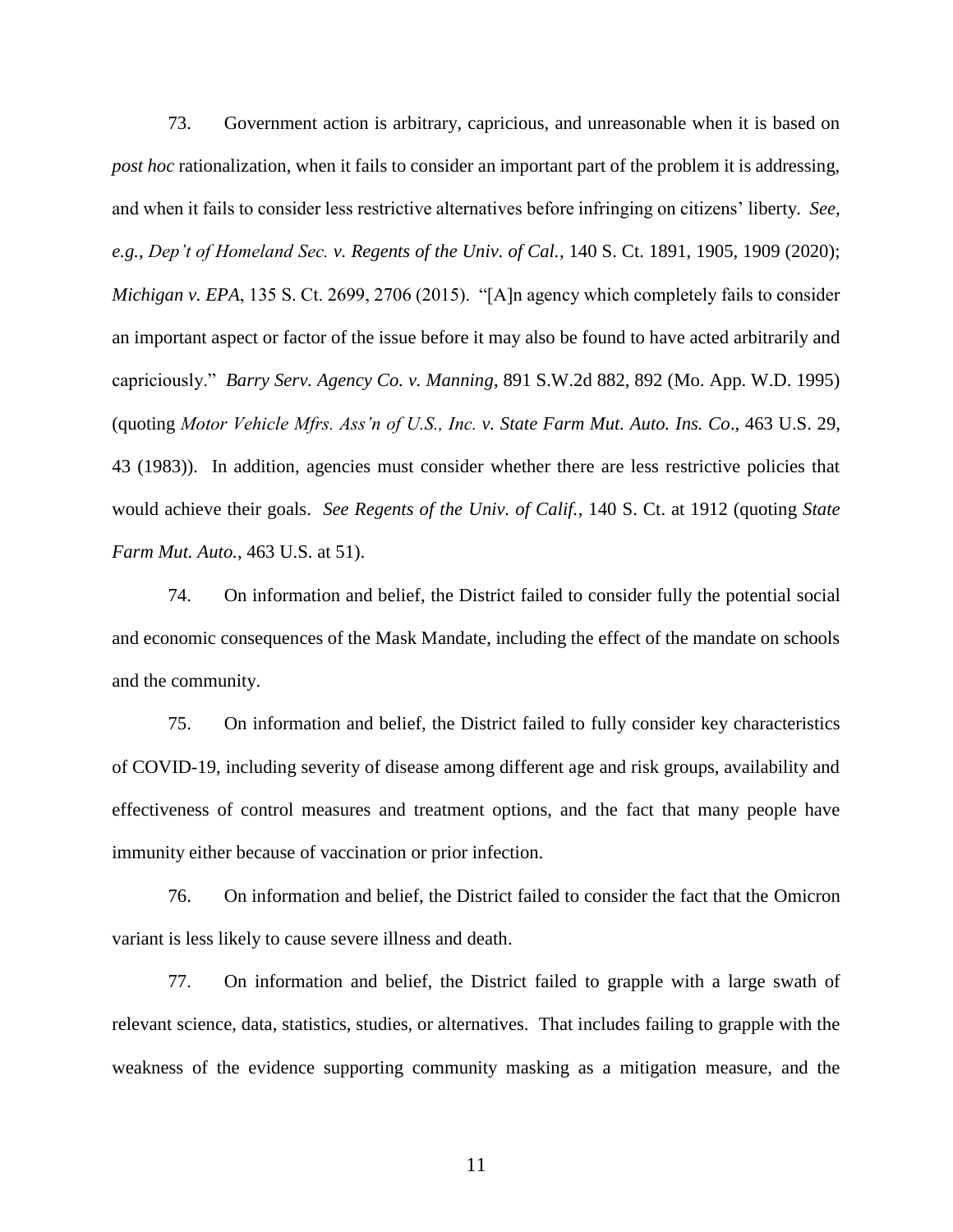significant evidence showing that masking does very little or nothing to prevent the spread of COVID-19.

78. On information and belief, the District failed to consider the harms masking impose on schoolchildren.

79. The factors listed above are not an exhaustive list. Ultimately, the Mask Mandate represents an irrational analysis of the costs and benefits of mandating community masking. For those reasons, and more, the Mask Mandate is unreasonable, arbitrary, and capricious.

### **COUNT FOUR – VIOLATION OF MISSOURI CONSTITUTION, ART. IX, § 1(a)**

80. Plaintiffs incorporate by reference the allegations in all preceding paragraphs.

81. Article IX, § 1(a) of the Missouri Constitution provides schoolchildren a right to a free public education.

82. Since the Mask Mandate arbitrarily prohibits schoolchildren from attending class in-person in the District, serves no legitimate public health purpose, and is unlawful, it violates the rights of schoolchildren in the District to a free public education.

83. To the extent the District provides virtual learning, that is no substitute for inperson instruction and cannot remedy the constitutional violation.

### **CONCLUSION**

WHEREFORE, Plaintiff respectfully requests that this Court:

- a. Declare that the Mask Mandate is unconstitutional, unlawful, and/or *ultra vires*;
- b. Declare that the Mask Mandate is arbitrary, capricious, unreasonable, and invalid;
- c. Declare that the District's Mask Mandate is a prohibited order and subject to § 67.265, RSMo;